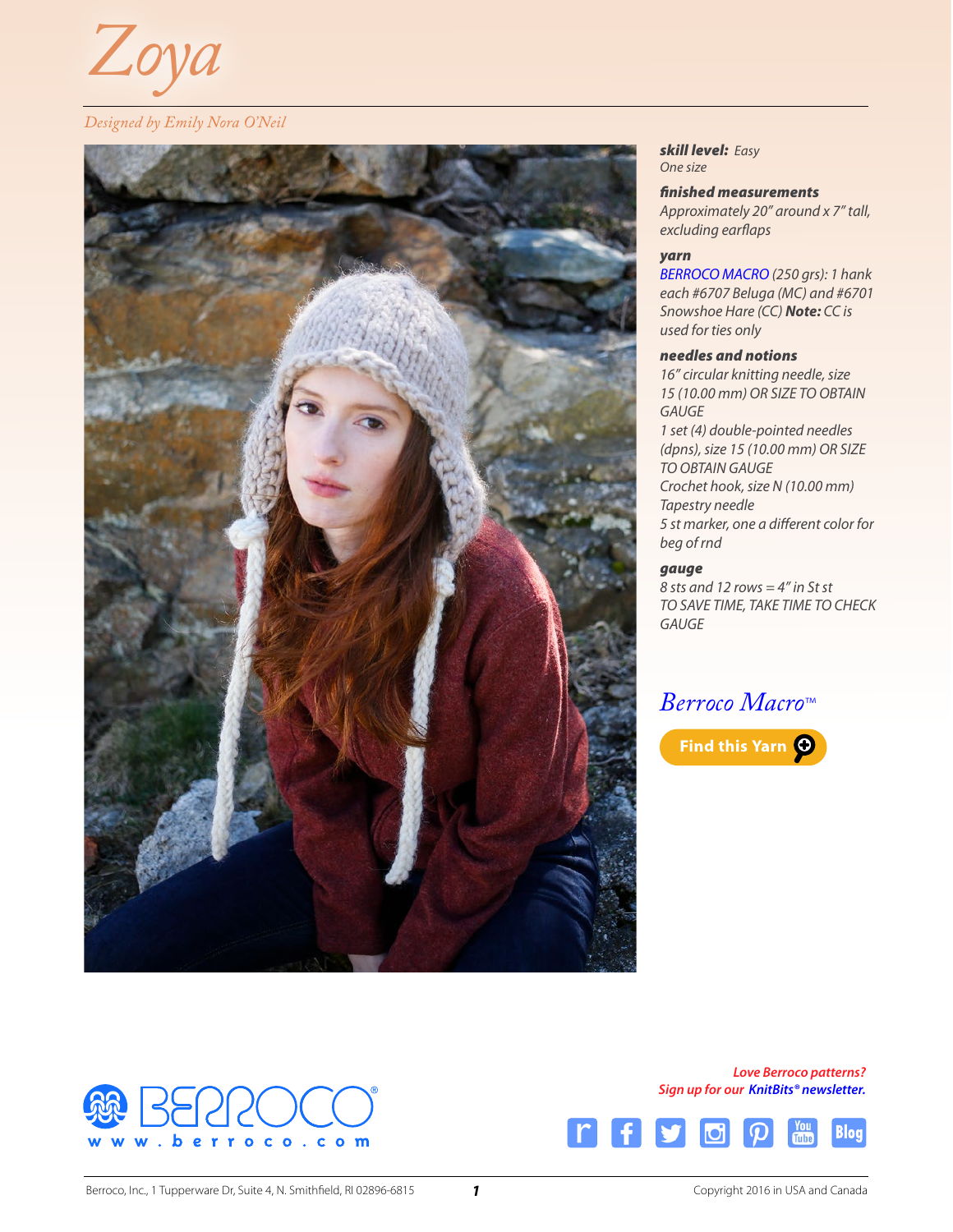*NOTE: We recommend using yarns called for in our instructions. Every effort has been made to ensure that directions contained in this book are accurate and complete, however errors do occur. We cannot be responsible for variance of individual knitters, human or typographical errors.*

*All pattern PDFs are updated when corrections are made. In the event of finding an error, please make sure you've downloaded the most recent version.*

# EARFLAPS

Using dpns, cast on 3 sts. Ear flap will be worked back and forth in rows using 2 dpns. Purl 1 row. **Row 2 (RS):** Sl 1, M1L, k1, M1R, k1 – 5 sts. **Row 3:** Sl 1, M1pL, p1, M1pR, p1 – 7 sts. **Row 4:** Sl 1, M1L, knit to last st, M1R, k1 – 9 sts. **Row 5:** Sl 1, M1pL, purl to last st, M1pR, p1 – 11 sts. Work 6 rnds even in St st. Break yarn, leaving sts on one dpn, and knit second ear flap. Leave yarn attached to 2nd ear flap.

### **HAT**

Place both ear flaps onto circular needle, with second flap (with working yarn) at edge ready to work on RS. Knit across ear flap, cast on 14 sts using backward-loop method, knit across next ear flap, cast on 4 sts using backward-loop method – 40 sts. Place beg-of-rnd marker and join for working in the rnd. Work even in St st for 4½". On last rnd, place a marker every 8 sts.

### Shape Crown:

Note: As you decrease, when there are too few sts to fit comfortably on circular needle, change to dpns. **Dec Rnd 1:**  $*$  K1, SSK, knit to 2 sts before marker, k2tog, rep from \* to end. 10 sts dec'd.

Knit 1 rnd. Rep last 2 rnds once more – 20 sts. **Dec Rnd 2:** \* K1, SSK, k1, rep from \* to end – 15 sts. Break off yarn, leaving an 8" long end. Thread end into tapestry needle and draw through all sts on needles. Pull up tightly and secure. Fasten off.

Using crochet hook and MC, join yarn to left ear flap and work 1 row of single crochet along both sides of left ear flap, 4 sts back of hat, and both sides of right ear flap. Fasten off.

## **TIES**

Using dpn and CC, pick up and knit 2 sts in bottom of one ear flap. Do not turn. Work i-cord as follows: \* Slide sts to other end of needle, k2. Rep from \* until



tie is approximately 28" long. Thread end into tapestry needle and draw through both sts on needles. Repeat on other ear flap.

## FINISHING

Weave in ends. Tie double knots at the top of the ties, near where they join to the ear flaps.